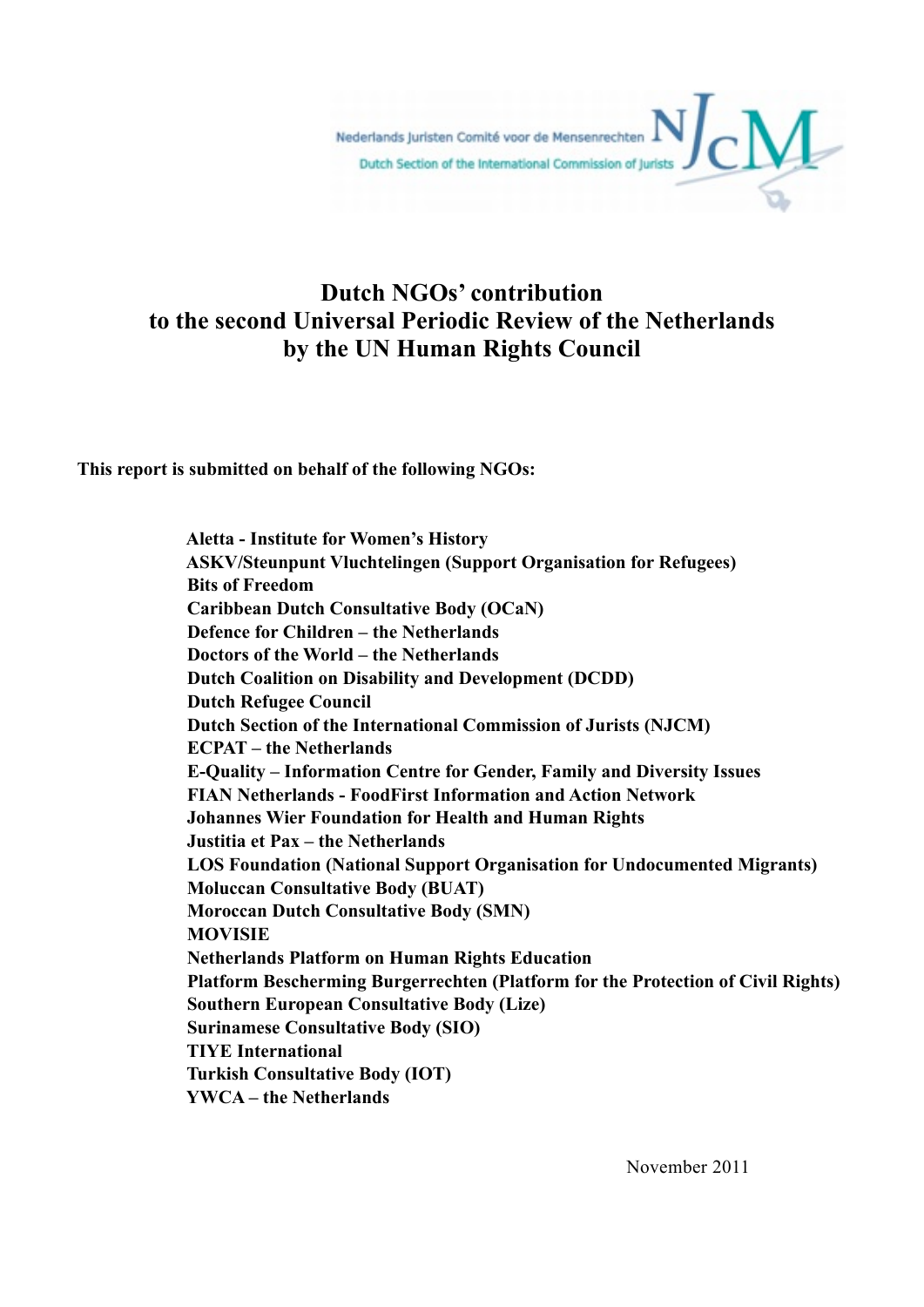This report is written by Szilvia Csevár, Nani Jansen and José Knippen on behalf of the Dutch section of the International Commission of Jurists.

With contributions of ASKV/Steunpunt Vluchtelingen, LOS Foundation, Bits of Freedom, Johannes Wier Foundation, Justitia et Pax – the Netherlands, Defence for Children/ECPAT – the Netherlands, Platform for the Protection of Civil Rights, Netherlands Platform on Human Rights Education and the Dutch Refugee Council.

#### **Contact information:**

Dutch section of the International Commission of Jurists (NJCM) P.O. Box 9520 2300 RA Leiden The Netherlands Phone: +31 (0)71 527 7748 Fax: +31 (0)71 527 7383 Email: [NJCM@law.leidenuniv.nl](mailto:njcm@law.leidenuniv.nl) Website: [www.NJCM.nl](http://www.njcm.nl)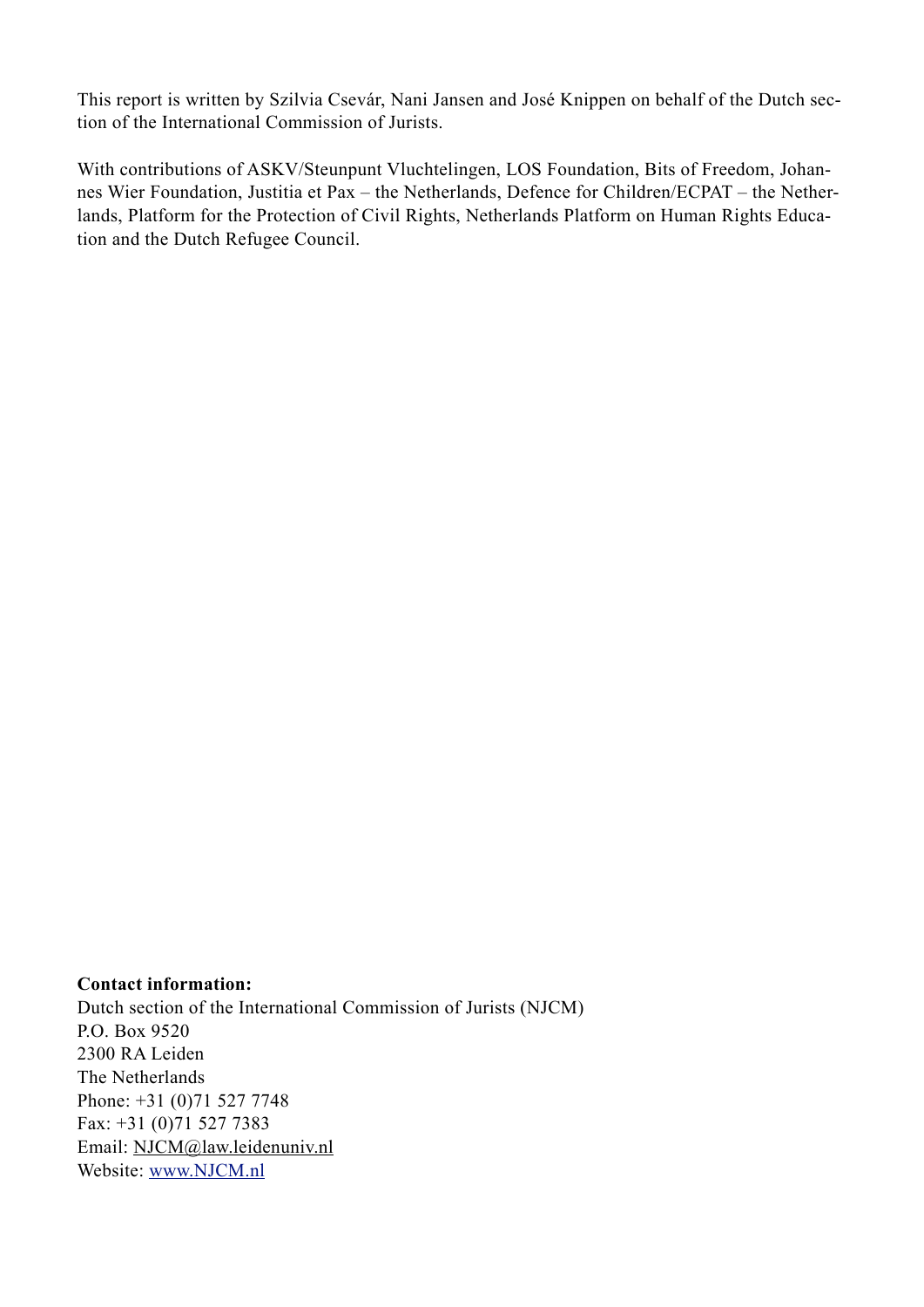### **TABLE OF CONTENTS**

| 1.             | <b>INTRODUCTION</b>                                                       | 3              |
|----------------|---------------------------------------------------------------------------|----------------|
| 2.             | RATIFICATION OF UN HUMAN RIGHTS INSTRUMENTS                               | 3              |
| 3 <sub>1</sub> | DIRECT APPLICABILITY OF ECONOMIC, SOCIAL AND CULTURAL RIGHTS              | $\overline{4}$ |
| 4.             | IMPLEMENTATION AND DISSEMINATION OF CONCLUDING OBSERVATIONS4              |                |
| 5.             | ASSESSMENT OF POLICIES AND LAWS                                           | 5              |
| 6.             | GENDER DISCRIMINATION IN THE LABOUR MARKET                                | 5              |
| 7.             | <b>PRIVACY</b>                                                            | 6              |
| 8.             | <b>ALIENS</b>                                                             | $\tau$         |
| 8.1            | Living and working conditions of undocumented migrants and asylum seekers | 7              |
| 8.2            | Detention of undocumented migrants and asylum seekers                     | $\overline{7}$ |
| 8.3            | Recent measures put aliens at risk of further marginalization             | 8              |
| 8.4            | Civic Integration Abroad Act endangers right to family life               | 8              |
| 9.             | <b>EDUCATION</b>                                                          | 9              |
| 9.1            | Right to education                                                        | 9              |
| 9.2            | Lack of human rights education                                            | 9              |
| 10.            | <b>CHILDREN</b>                                                           | 9              |
|                | 10.1 Children in migration and return policy                              | 9              |
|                | 10.2 Juvenile justice                                                     | 10             |
|                | 10.3 Sexual exploitation of children                                      | 10             |
|                |                                                                           |                |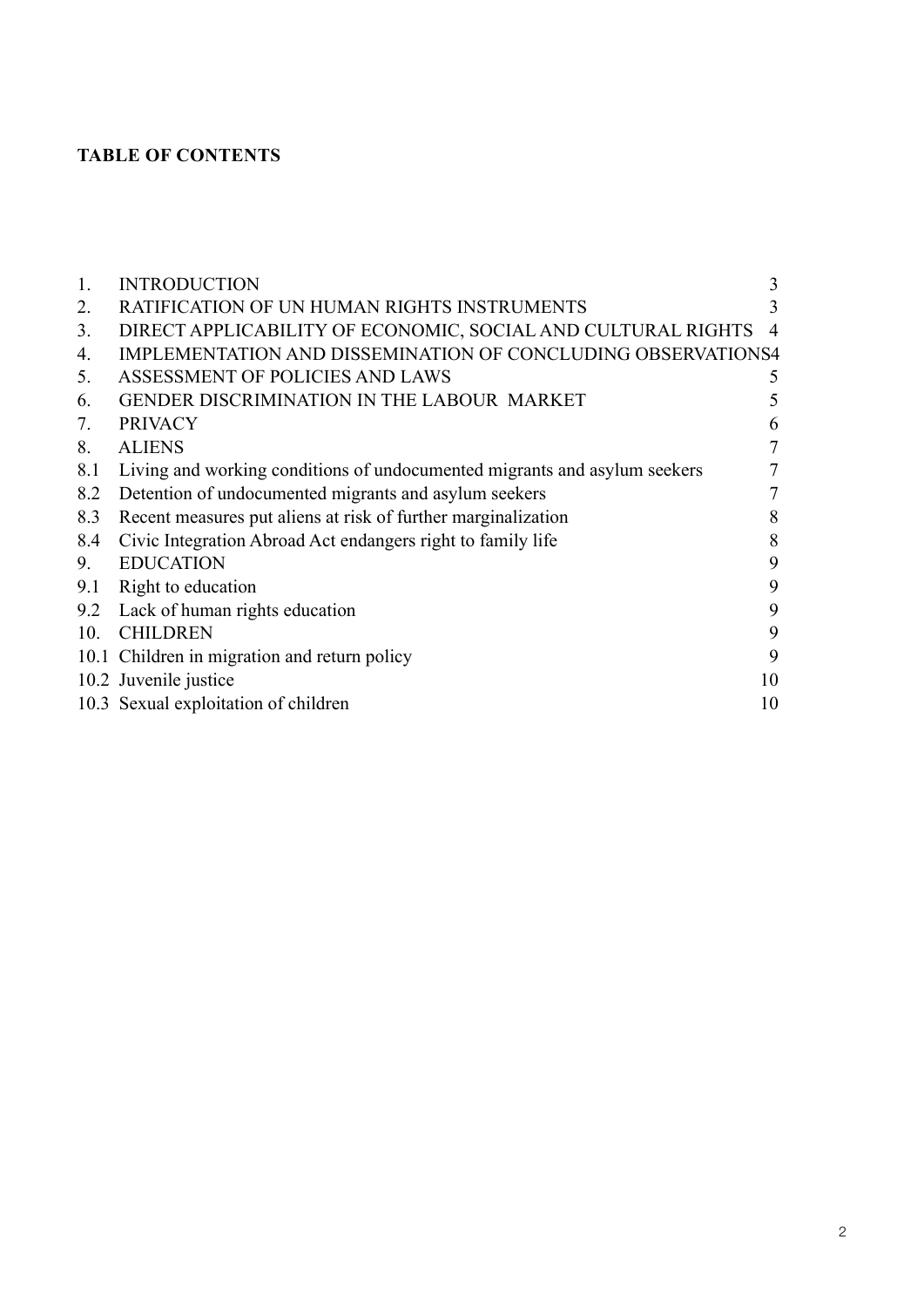#### <span id="page-3-0"></span>**1. INTRODUCTION**

The undersigning NGOs welcome the opportunity provided by the Office of the High Commissioner on Human Rights to submit a stakeholders' report for the Second Universal Periodic Review (UPR) of the Kingdom of the Netherlands, to be held during the 13th session of the Human Rights Council in 2012.

Due to the limited number of pages allowed for this report, its contents are limited to the most pressing matters of concern regarding the respect for and the protection and fulfilment of human rights in the Netherlands. The picture that emerges from this report's findings causes the undersigning NGOs to express their grave concern that the Netherlands demonstrates an increasing lack of commitment to human rights that does not correspond with its traditionally perceived leading role in the protection of human rights. This report notes a number of alarming trends and developments that signal a lessening of the consideration the Dutch government is prepared to give to its human rights obligations.

The undersigning NGOs express their sincere hope that the findings in this report will lead to an open and constructive dialogue, which shall lead to an expedient solution for the signaled shortcomings.

### <span id="page-3-1"></span>**2. RATIFICATION OF UN HUMAN RIGHTS INSTRUMENTS**

The undersigning NGOs welcome the fact that the Netherlands has implemented the recommendations it received during the First Universal Periodic Review to ratify the International Convention on the Protection of All Persons from Enforced Disappearance, the Optional Protocol to the Convention against Torture and Other Cruel, Inhuman or Degrading Treatment, and the Optional Protocol to the Convention on the Rights of the Child on the involvement of children in armed conflict. We note, however, that a number of treaties and optional protocols remain to be ratified and signed by the Netherlands.

The Convention on the Rights of Persons with Disabilities (CRPD) was signed by the Netherlands on 20 March 2007, but to date the Convention has not been ratified. This in spite of the fact that he Committee on Economic, Social and Cultural Rights (CESCR) has noted with concern in its Concluding Observations of 19 November 2010 that persons with disabilities face discrimination in the enjoyment of economic, social and cultural rights, particularly in the field of employment and education[.1](#page-3-2) The Optional Protocol to CRPD, which entered into force on 3 May 2008, has not been signed.

In similar vein, the Netherlands has not yet signed the International Convention on the Protection of the Rights of All Migrant Workers and Members of their Families, which entered into force on 1 July 2003. The Dutch government has previously remarked that it had no intention of acceding to the Convention, in spite of having been encouraged to do so by the CESCR.[2](#page-3-3) We strongly urge the Dutch government to reconsider its position.

<span id="page-3-2"></span><sup>&</sup>lt;sup>1</sup> UN Doc. E/C.12/NDL/CO/4-5, 19 Nov 2010, para 13.

<span id="page-3-3"></span><sup>2</sup> UN Doc. E/C.12/NDL/CO/4-5, 19 Nov 2010, para 41.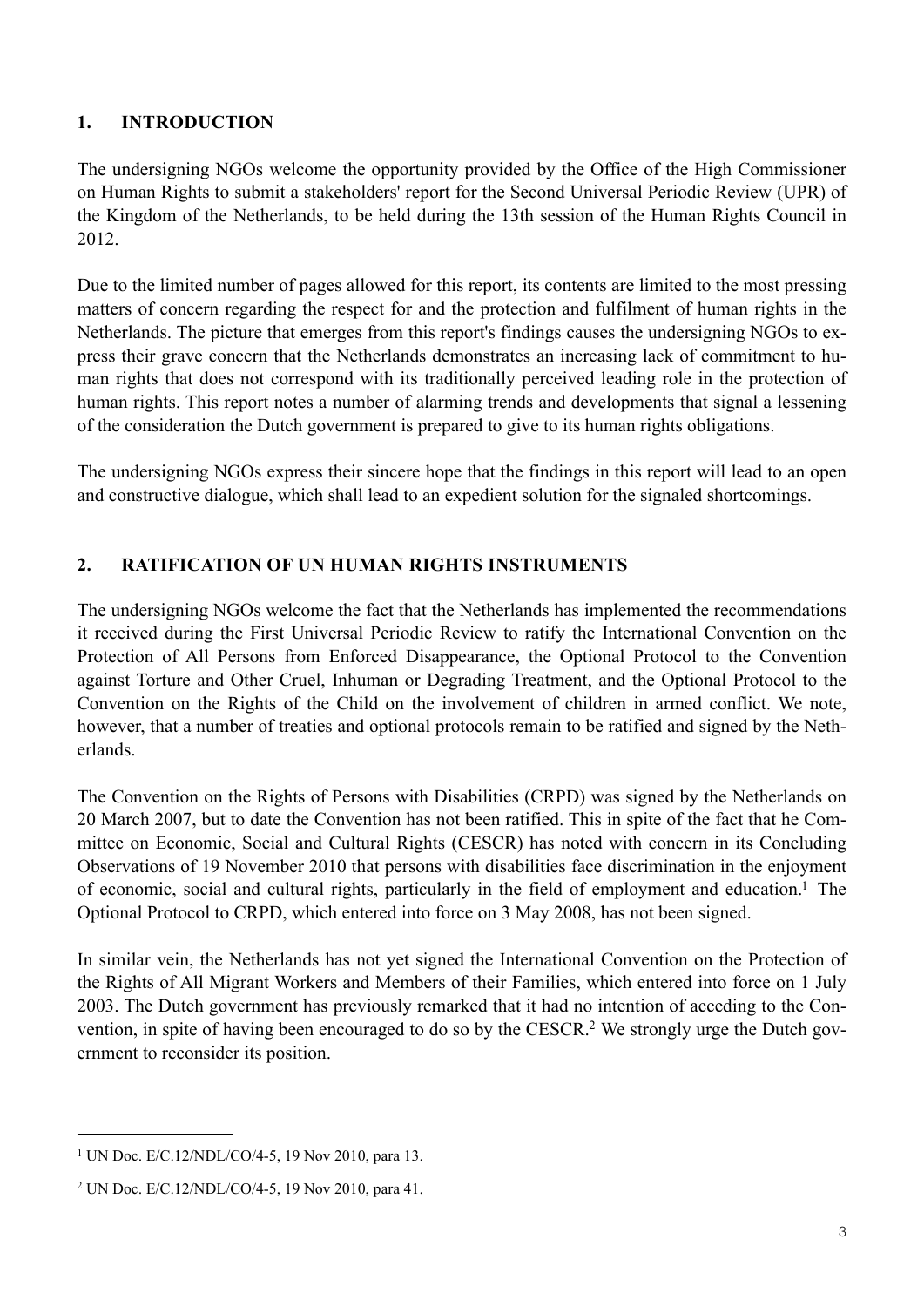Finally, the Netherlands is still to ratify the Optional Protocol to the International Covenant on Economic, Social and Cultural Rights, which it has signed on 24 September 2009.

*We recommend the Human Rights Council to urge the Netherlands to ratify the Convention on the Rights of Persons with Disabilities and to sign and ratify its Optional Protocol. We further recommend the Human Rights Council to urge the Netherlands to sign and ratify the International Convention on the Protection of the Rights of All Migrant Workers and Members of their Families, and to ratify the Optional Protocol to the International Covenant on Economic, Social and Cultural Rights.*

### <span id="page-4-0"></span>**3. DIRECT APPLICABILITY OF ECONOMIC, SOCIAL AND CULTURAL RIGHTS**

The undersigning NGOs note with concern that the Netherlands does not consider provisions on economic, social and cultural rights in human rights treaties to be directly applicable. The Dutch government has been urged on various occasions by the Commissioner for Human Rights of the Council of Europe, as well as various treaty bodies, to ensure that provisions of international human rights treaties are directly applicable. The position that economic, social and cultural rights are not directly applicable stems from the time the ICESCR was submitted to the Dutch parliament for approval in the mid 1970s. Courts in the Netherlands have simply copied the Dutch government's position, upon which the Dutch government in turn has used the rejection of the direct applicability of treaty provisions on economic, social and cultural rights (notably the ICESCR and CEDAW) by the courts as a justification for its own position. This circular line of reasoning has lead to a deadlock situation.

So far, the Netherlands has not been willing to reconsider its position that social rights are merely programmatic rights, containing instructions for the Dutch government. We urge the Dutch government to take the recommendations received from the Commissioner for Human Rights and the treaty bodies to heart and carefully re-evaluate its position.

*We recommend the Human Rights Council to urge the Netherlands to reassess its current position that provisions in UN human rights instruments related to economic, social and cultural rights are not directly applicable.*

### <span id="page-4-1"></span>**4. IMPLEMENTATION AND DISSEMINATION OF CONCLUDING OBSERVATIONS**

The undersigning NGOs are concerned about the lack of implementation of the Concluding Observations issued by the UN human rights treaty bodies.

In its reports to the various UN treaty bodies, the Netherlands does not consistently refer to the Concluding Observations it previously received from the treaty body in question, nor does it structurally report on the progress made in implementing these observations. The Fifth Report by the Dutch government to the CEDAW,<sup>3</sup> for example, contained no reference to the Concluding Observations made after the review of the Fourth Report. The Combined Fourth and Fifth Report to the CESCR barely

<span id="page-4-2"></span><sup>3</sup> UN Doc. CEDAW/C/NLD/5, 24 Nov 2008.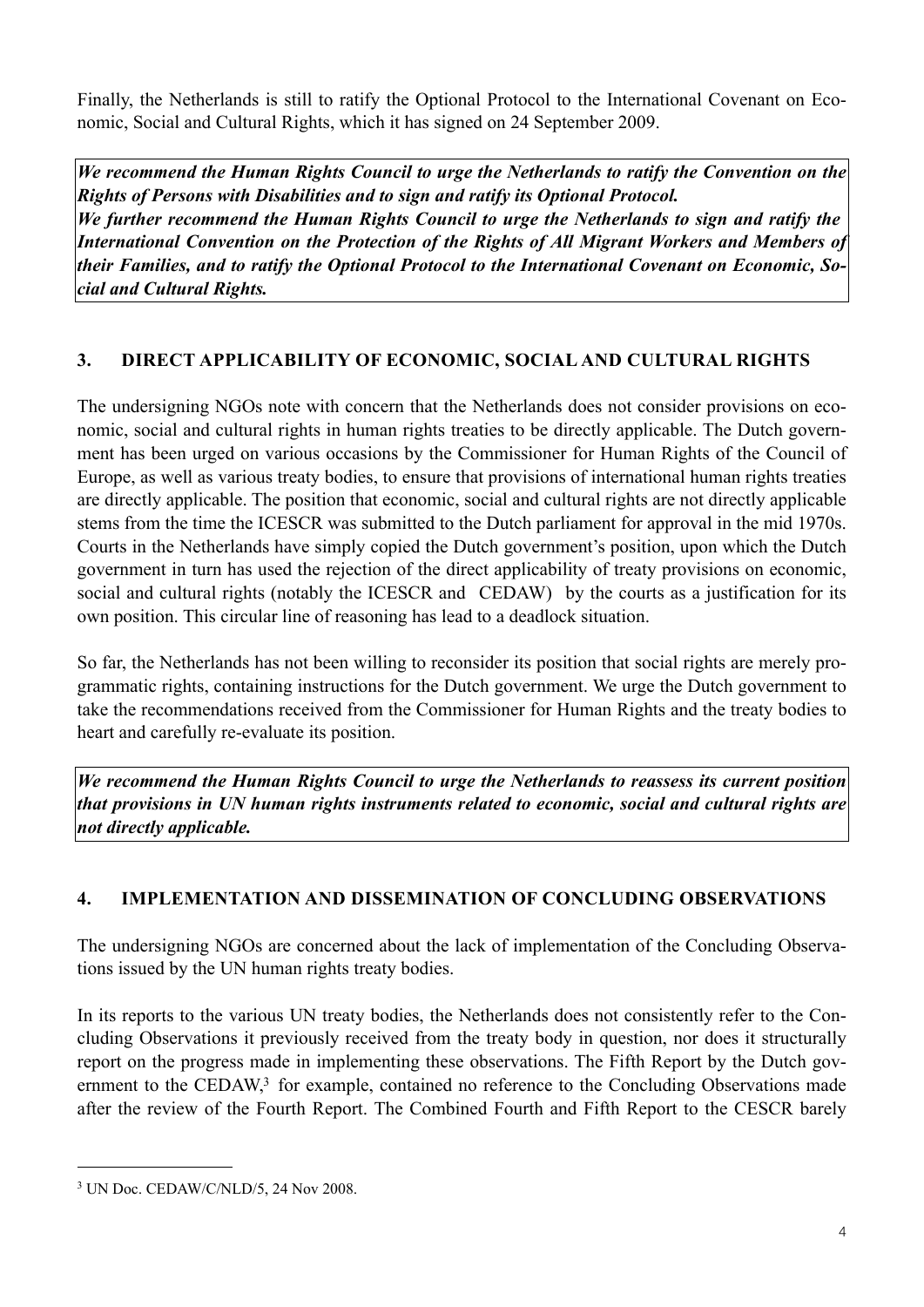contained references to previous Concluding Observations and often failed to specify concrete steps taken to implement the observations.[4](#page-5-2)

Furthermore, the Netherlands fails to take all appropriate measures to ensure wide dissemination of the recommendations it receives. The undersigning NGOs would like to see the Netherlands follow up on the UN human rights treaty bodies' consistent request to ensure that General Recommendations be made available to the public at large. This would include translation into Dutch of the treaty bodies' reports and related recommendations as well as transmittal of these documents to members of government, Parliament, civil society organisations and the media.

*We recommend the Human Rights Council to urge the Netherlands to consistently address the implementation of and follow-up on previously received recommendations in its reports to UN human rights treaty bodies.*

*We further recommend the Human Rights Council to urge the Netherlands to take the necessary steps to ensure wide dissemination of Concluding Observations.*

#### <span id="page-5-0"></span>**5. ASSESSMENT OF POLICIES AND LAWS**

The undersigning NGOs believe that in formulating new legislation and policies, the Netherlands should systematically assess its impact on human rights. As shown by the recent proposal to raise court fees, which would have a grave negative impact on access to justice, and a number of other examples in this stakeholders' report (see Section 7 on privacy and Section 8 on aliens), legislation and policy still too often are not in line with the Netherlands' human rights obligations or even constitute a violation thereof. In order to signal these shortcomings at an early stage and also enable effective monitoring by Parliament, civil society and the UN human rights treaty bodies, such structural assessment should be clearly reflected in the policy and legislation documentation.

*We recommend the Human Rights Council to urge the Netherlands to systematically assess the impact of its policies and legislation on human rights and to make such assessment apparent in the relevant documentation.*

#### <span id="page-5-1"></span>**6. GENDER DISCRIMINATION IN THE LABOUR MARKET**

With regard to the position of women in the Dutch labour market serious concerns were expressed by the Committee on the Elimination of Discrimination against Women in its Concluding Observations dated 5 February 2010.<sup>5</sup> Further, Concluding Observations of several other UN treaty monitoring bod-ies evince the structural inequality and significant disadvantages that women continue to experience.<sup>[6](#page-5-4)</sup> The participation of women in the labour market remains considerably lower than that of men. In particular, the persistence of horizontal and vertical segregation in the labour market indicates the absence of concrete and effective measures. In addition to that, women are mainly concentrated in the lower-

<span id="page-5-2"></span><sup>4</sup> UN Doc. E/C.12/NLD/4-5, 17 Jul 2009.

<span id="page-5-3"></span><sup>5</sup> UN Doc. CEDAW/C/NLD/CO/5, 5 Feb 2010, para 36.

<span id="page-5-4"></span><sup>6</sup> UN Doc. CCPR/C/NLD/CO/4, 25 Aug 2009, para 5; UN Doc. C.12/NDL/CO/4-5, 19 Nov 2010, para 14.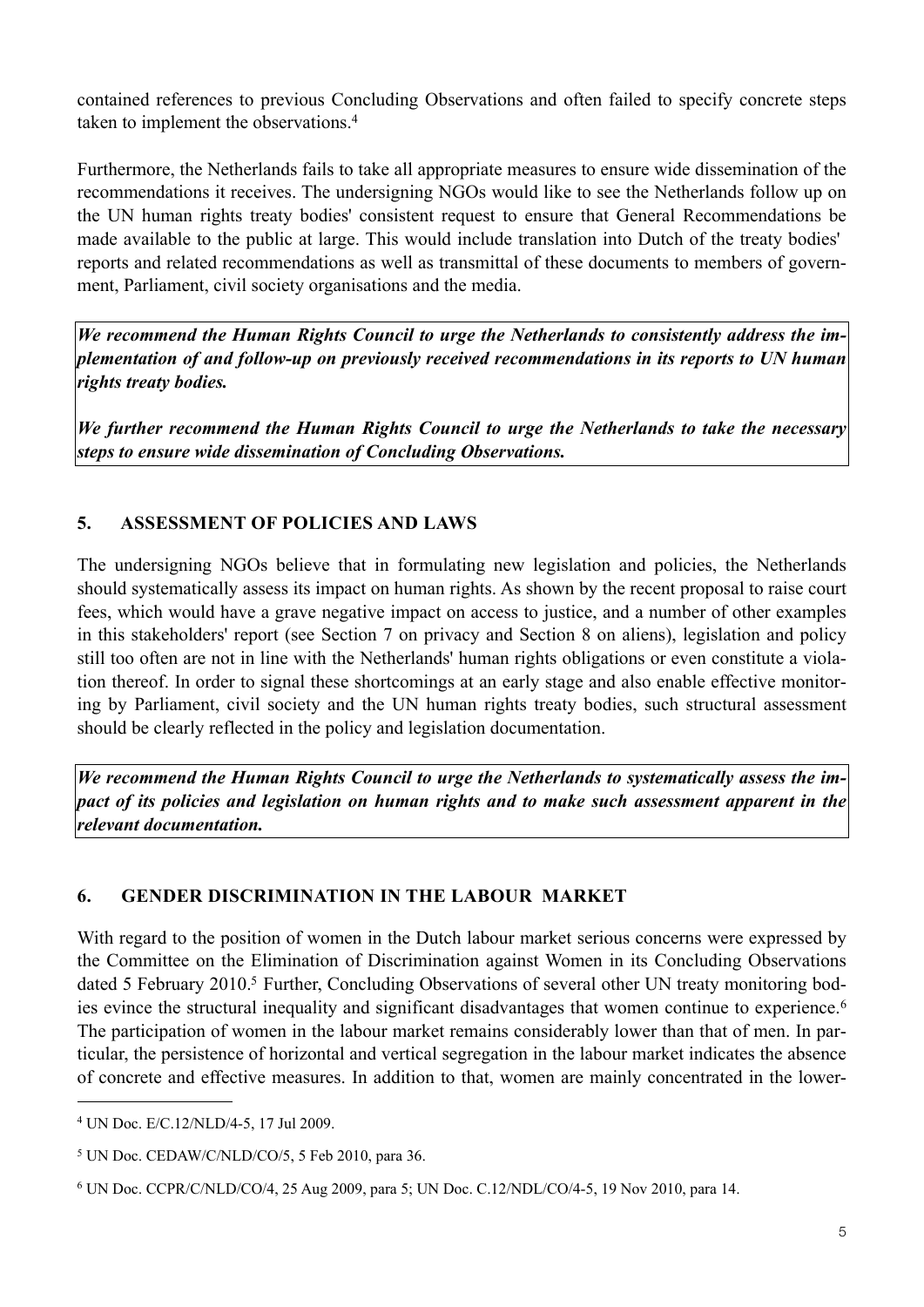paid service sectors. Furthermore, the unemployment rate for women is considerably higher than for men and a substantial pay gap still exists in both the private and public sectors. The undersigning NGOs firmly believe that the predominance of women in temporary and part-time work is mainly involuntary. As an example to that effect, due to the government's recent decision to adopt cutbacks on child care benefits mothers with young children are virtually forced to choose for temporary and/or part-time work, or even to resign from their positions.

Evidently, the measures taken by the Dutch government to ensure that women enjoy equal access to the labour market and equal pay for work of equal value are insufficient. Therefore, the Netherlands has failed utterly to implement the recommendations of the various UN treaty bodies.

*We recommend the Human Rights Council to urge the Netherlands to take adequate measures ensuring that women enjoy equal access to the labour market and equal pay for work of equal value. Taking these measures, the State party should pay particular attention to encouraging mothers of young children to continue their employment by increasing the options available for full-time and part-time child care benefits and appropriate after-school programmes.*

### <span id="page-6-0"></span>**7. PRIVACY**

Since 9/11, the Netherlands has adopted numerous laws and policies which either infringe or violate the right to privacy as protected *inter alia* by article 17 ICCPR. The majority of these measures were introduced in the name of counter-terrorism, yet without their necessity having been established and often without any element of choice for individual citizens. Notwithstanding the fact that not all of these measures have the primary objective to prevent or thwart terrorism, they nevertheless constitute a large-scale violation of the right to privacy. Examples include massive storage of telecommunication data (data retention), biometric passports and ID cards, Automatic Number Plate Recognition (ANPR), heavily increased CCTV surveillance, automatic profiling and wiretapping with limited judicial oversight. All of these measures should either be abolished or amended in order to make them comply with the right to privacy and data protection.

Unfortunately, the Netherlands lacks an overarching privacy framework for the evaluation of its legislation and policies.<sup>7</sup> Concurrently, judicial review of formal legislation is prohibited by the Dutch constitution. Judicial review of government policies is also limited. It is therefore inevitable that the Dutch government does not thoroughly review the impact of policy proposals on the right to privacy, nor does it thoroughly examine the necessity and proportionality thereof. Moreover, the Dutch government often ignores concerns raised by civil society and the Dutch Data Protection Authority (DPA).

The undersigning NGOs wish to draw particular attention to the governmental project to introduce extensive ANPR on a national scale for the purpose of criminal investigation, despite the fact that these plans have already been declared illegal by the Dutch DPA. In addition, the Dutch government plans to implement a new system of ANPR-like surveillance along the Dutch borders (called @MIGO) with a wide range of objectives, the details of which remain unknown.

<span id="page-6-1"></span><sup>7</sup> For more information on the lack of assessment of legislation and governmental policies, see further Section 5 of this report.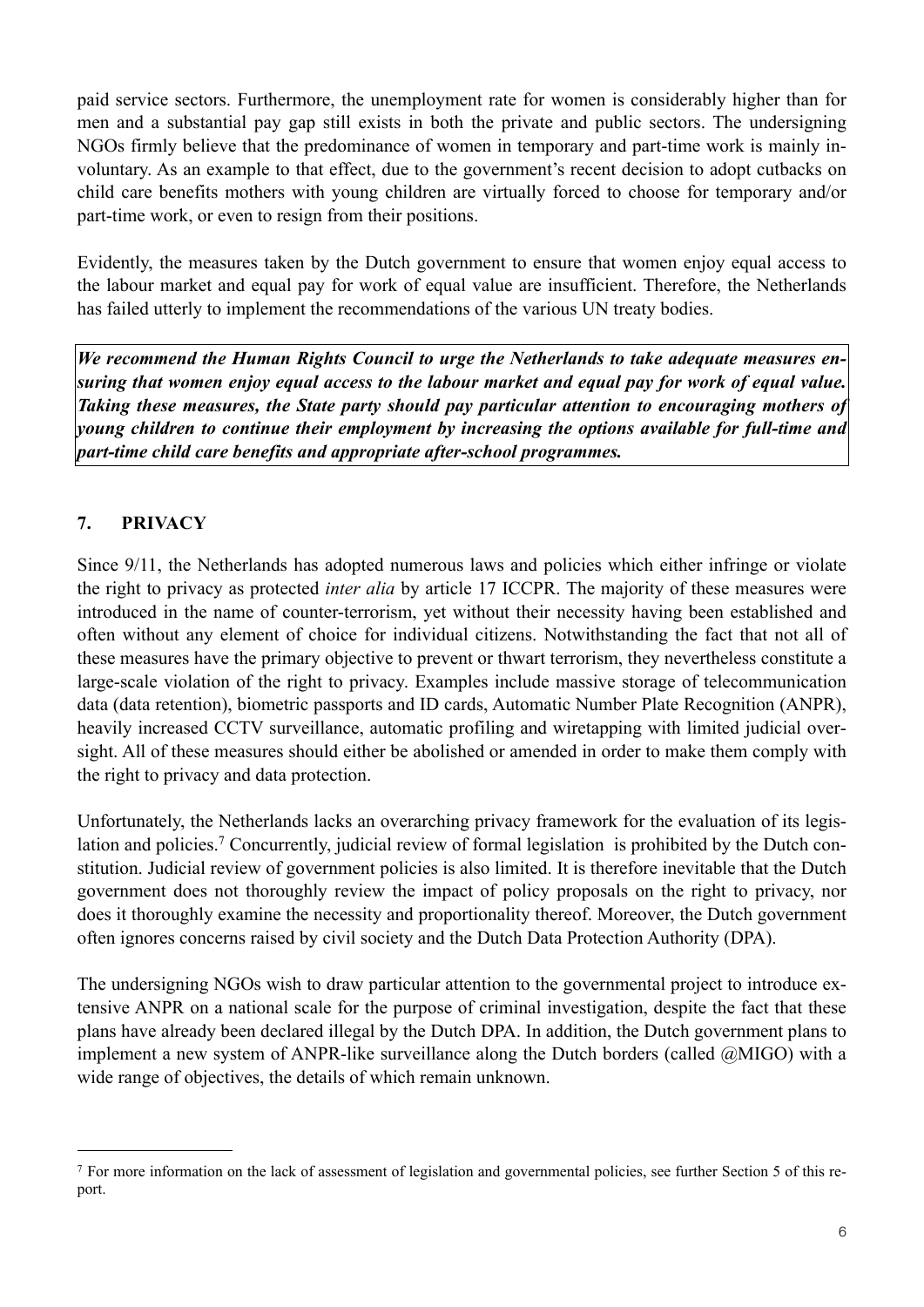A similar lack of respect for the right to privacy is demonstrated by developments regarding the possible introduction of wireless mobile 'fingerprint scanners' by the Dutch police. A pilot project to publicly test these fingerprint scanners is being conducted between November 2011 and early 2012 by four regional police forces as well as the Royal Netherlands Marechaussee (military police). The primary objective of these scanners is to detect illegal immigrants by digitally verifying the fingerprints of individuals against those in the national database for asylum seekers.

*We recommend the Human Rights Council to insist that the Netherlands develops a set of criteria for all legislation, policies and enforcement measures restricting the right to privacy. The privacy risks and impact of all legislation and policies should be analysed in advance. The criteria should also be applied to existing policy. All privacy infringing policies should be periodically reviewed and evaluated after implementation.* 

*We further recommend the Human Rights Council to urge the Netherlands to revoke its ANPR Bill, to clarify and reconsider implementing @MIGO and to halt developments towards the introduction of mobile fingerprint scanners.*

### <span id="page-7-0"></span>**8. ALIENS**

### <span id="page-7-1"></span>**8.1 Living and working conditions of undocumented migrants and asylum seekers**

Awaiting a decision on their procedure, various categories of aliens are forced to live under precarious conditions in the Netherlands. Under the Benefit Entitlement Act of 1998 (Koppelingswet), they have no right to social benefits such as health insurance. Although undocumented migrants do have the formal right to medically necessary health care, measures such as mandatory identification make claiming this right virtually impossible for them. Furthermore, the protection of their right to an adequate standard of living (art. 11 ICESCR) and their right to the enjoyment of just and favourable conditions of work (art. 7 ICESCR) are not guaranteed. Current developments toward criminalisation of illegality (see also Section 8.3) will discourage undocumented migrants to take steps to regularise their stay and are likely to worsen existing problems.

*We recommend the Human Rights Council to urge the Netherlands to respect the obligations of protection derived from articles 7 and 11 ICESCR and grant basic facilities and create an adequate mechanism for protection of undocumented migrants living and working in dangerous, poor or substandard conditions.*

#### <span id="page-7-2"></span>**8.2 Detention of undocumented migrants and asylum seekers**

As much as 8.000-10.000 undocumented migrants and asylum seekers are waiting for their expulsion in special migrant detention centres. The conditions in these detention centres are very poor and often the duration of their stay is unreasonably long or unknown. Additionally, the undersigning NGOs are concerned about the lack of information with relation to the use of the isolation cell (for a period of two weeks) as a punitive measure for protests regarding continuing immigration detention and the ensuing strict regime. Meanwhile, undocumented migrants and asylum seekers have limited access to health care and education. Reducing the number of children in detention is a matter of particular concern to the undersigning NGOs.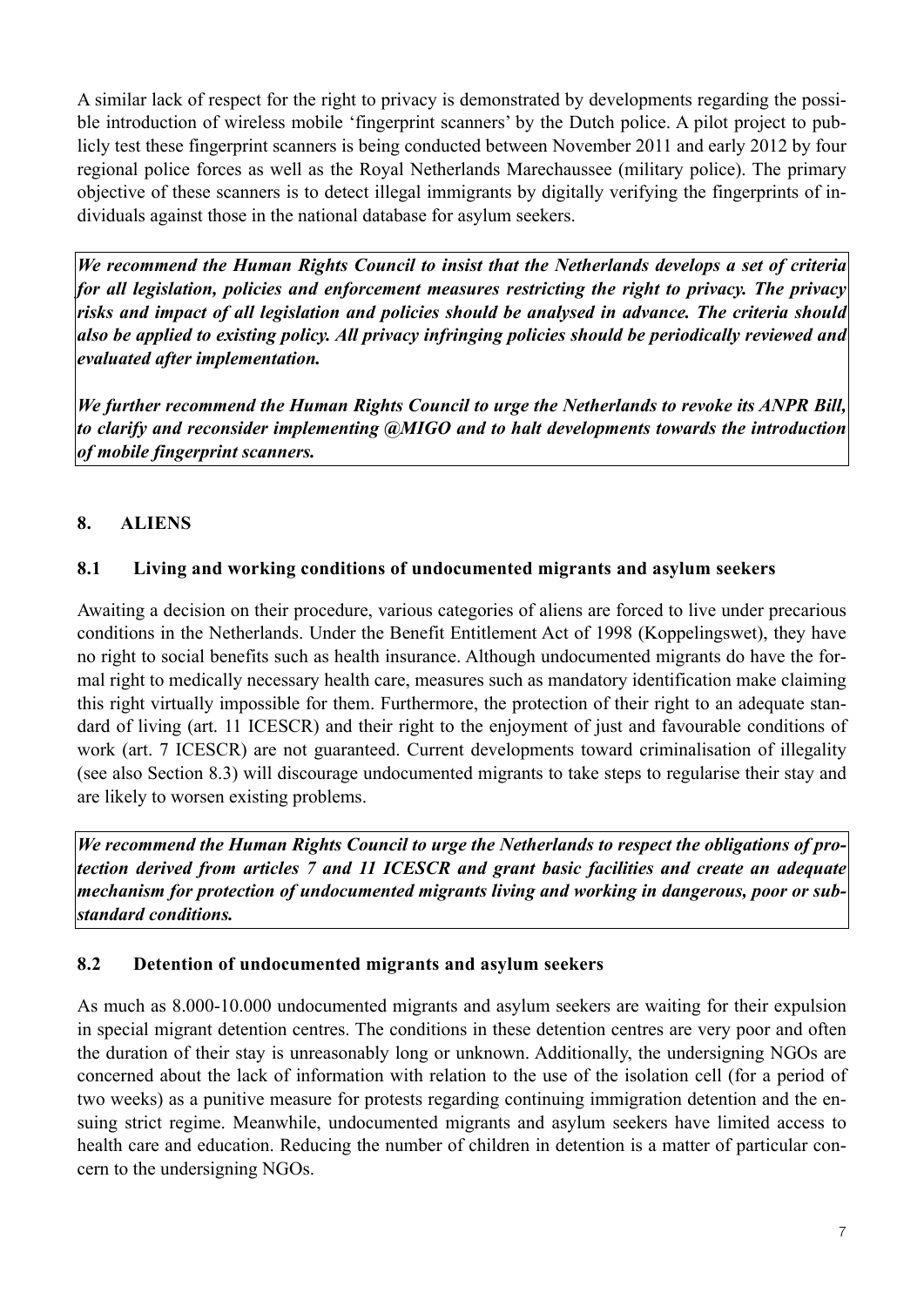Current government reconsiderations regarding its migrant detention policy focus mainly on reducing the excessive costs of migrant detention, rather than structural reform. The undersigning NGOs firmly underline that detention should form an *ultimum remedium*. Therefore, the need to develop appropriate and satisfactory alternatives is pressing. Until such alternatives are developed, fundamental rights of undocumented migrants continue to be violated in migrant detention centres, especially those of families with children and of migrants with (psychiatric) health problems.

*We recommend the Human Rights Council to urge the Netherlands to significantly decrease the number of people in migrant detention by creating appropriate alternatives.*

*We further recommend the Human Rights Council to urge the Netherlands to improve the conditions in detention centres.*

### <span id="page-8-0"></span>**8.3 Recent measures put aliens at risk of further marginalization**

Since the start of the current minority cabinet supported by the right-wing Freedom Party (PVV) in October 2010, Dutch immigration policy is becoming increasingly oppressive. Recent initiatives and measures tend to give more powers to authorities and restrict the rights of aliens, which will lead to increased marginalization of asylum seekers and undocumented migrants. Examples of such measures include criminalising illegal residence, limited judicial review of decisions on asylum procedures and immediate rejection of individuals who ever resided in the Netherlands illegally.

Furthermore, higher fees for regular residence permits were introduced as of July 2011. These higher costs will undoubtedly form a further obstacle for participation in Dutch society and thus increase the risk of marginalization of aliens. The increased risk of marginalization of aliens results in an increased risk of violation of their human rights.

*We recommend the Human Rights Council to urge the Netherlands to revoke measures that put aliens at risk of marginalization, in particular the criminalisation of illegal residence and to use international human rights standards as a guideline for new immigration policy.*

## <span id="page-8-1"></span>**8.4 Civic Integration Abroad Act endangers right to family life**

Under the Civic Integration Abroad Act of 2006 (Wet Inburgering in het Buitenland) aliens are required to take an integration exam abroad, the level of which has recently been raised by the government. Regrettably, the exam is unattainable for illiterate persons. Moreover, there seems to be no room for exceptions for individuals with particular health problems, which has been confirmed by an investigation of the National Ombudsman. This Act and its additional regulations cause families to be separated for long periods of time, which violates the right to family life.

*We recommend the Human Rights Council to urge the Netherlands to adjust the Civic Integration Abroad Act and its regulations, so that the requirements for migrants become attainable and the room for exceptions becomes effective.*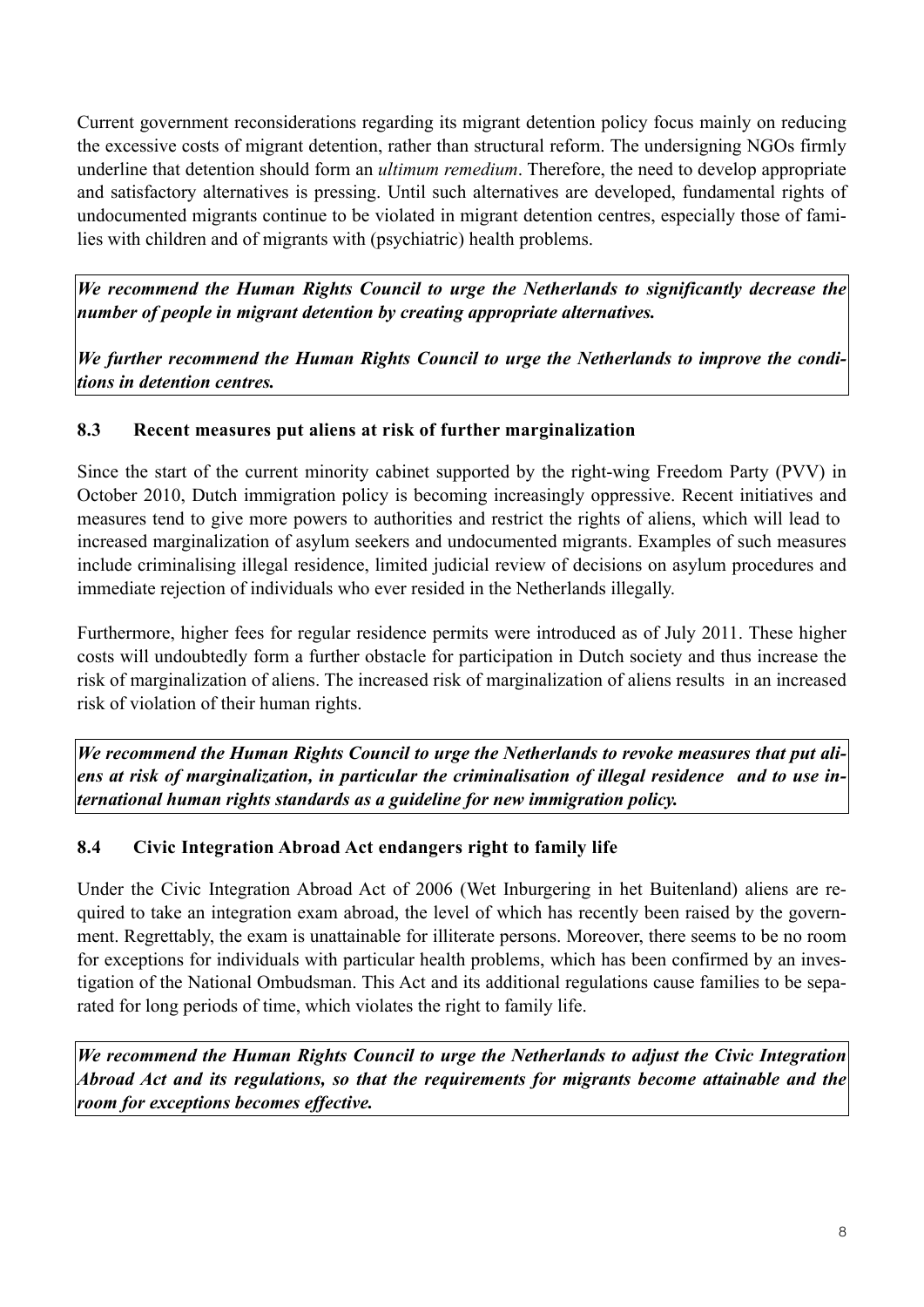#### <span id="page-9-0"></span>**9. EDUCATION**

#### <span id="page-9-1"></span>**9.1 Right to education**

Mostly black or white schools still exist in the Netherlands. Both the Committee on the Rights of the Child<sup>8</sup> and the Committee on the Elimination of Racial Discrimination  $9$  recommended the Dutch government to increase its efforts to combat ethnic segregation in schools. Nevertheless, the Dutch government recently declared to no longer consider combating ethnic segregation in schools a priority issue. In addition to that, due to the government's recent decision to adopt budget cuts, schools for children with special needs (such as handicapped and chronically ill children) will be severely affected. For these children, attending special school education will no longer be possible.

*We recommend the Human Rights Council to urge the Netherlands to actively combat ethnic segregation in schools and promote mixed schools, as well as to ensure the continuation of schools for children with special needs.*

#### <span id="page-9-2"></span>**9.2 Lack of human rights education**

The undersigning NGOs welcome the establishment of a National Human Rights Institute, with education as one of its tasks. Nevertheless, the government did not follow the recommendation from the First Universal Periodic Review to introduce human rights education into regular school programs. There is still no National Action Plan on Human Rights Education as agreed under the UN World Programme for Human Rights Education. In the current regulations on civic education (Toezichtkader Actief Burgerschap), education about basic values is presented as optional and human rights are not mentioned. In discussing human rights education, the government refers to the autonomy of schools, while it does set learning objectives in other fields. In policy documents on civic education no mention is made of the aims of education as laid down in article 13 ICESCR and article 29 CRC. More serious efforts should be made to make the necessary legal and administrative adjustments and to develop guidelines for the implementation of human rights education.

*We recommend the Human Rights Council to urge the Netherlands to recognise that human rights education is an inherent part of civic education, that policies in this field are subject to article 13 ICESCR and article 29 CRC, and thus to take the necessary steps for the introduction of human rights education in school programs.*

#### <span id="page-9-3"></span>**10. CHILDREN**

#### <span id="page-9-4"></span>**10.1 Children in migration and return policy**

Despite some positive developments in this regard, Dutch legislation does not yet provide protection of the rights of all children regardless of their legal status. In case of family migration the best interest of children is not taken into consideration by the Dutch migration authorities. Moreover, the Dutch gov-

<span id="page-9-5"></span><sup>8</sup> UN Doc. CRC/C/NLD/CO/3, 27 Mar 2009, para 61.

<span id="page-9-6"></span><sup>9</sup> UN Doc. CERD/C/NLD/CO/17-18, 16 Mar 2010, para 7.